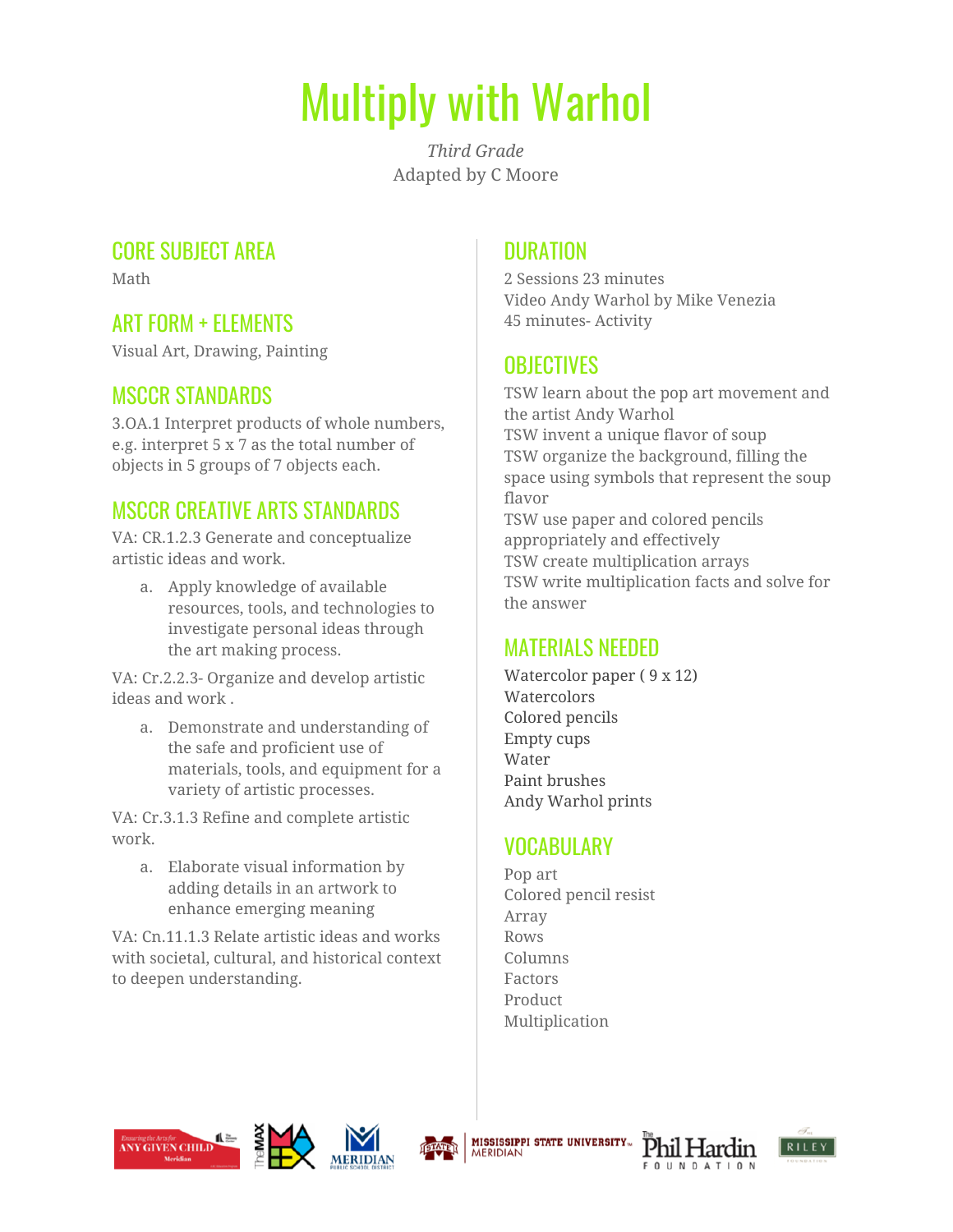### RECOMMENDED RESOURCES

Video: Andy Warhol: Getting to Know the World's Greatest Artists by Mike Venezia\* \*This also comes in a book.

Warhol Art: https:// [www.warhol.org/](http://www.warhol.org/)

[https://www.learn.columbia.edu/warhol/campbells/](http://www.learn.columbia.edu/warhol/campbells/)

<https://mrmussbaum.com/andy-warhol/>

https://www.outube.com/watch?annotation\_id=annotation\_51892&feature=iv&src\_vid=ulZ64Dhw XM&v=kZTsbJcr9VI

#### LESSON SEQUENCE

#### **Introduction**

The students will watch a video, Andy Warhol: Getting to Know the World's Greatest Artists by Mike Venezia. ( This video will give the students a glimpse into the life and art of Andy Warhol and introduce students to the Pop art movement.) \*If the video is unavailable there are several books: Uncle Andy's: A Faabbbulous Visit with Andy Warhol by James Warhola Fabulous: A Portrait of Andy Warhol by Bonnie Christensen Andy Warhol: Pop Art Painter by Susan Goldaman Rubin

The students will observe the work of Andy Warhol featuring Campbell's soup cans-- Campbell's Soup Can (1962), Colored Campbell's Soup(1965), and various other paintings. Discuss the different materials, sizes, and processes used by Warhol to create his masterpieces. (Use the Internet to find art prints/ Some suggested websites are listed in the "resources" section of this lesson plan.) Focus on Warhol's Campbell's Soup Cans, 1962, which features 32 cans, each on a separate canvas. The canvases were displayed at the Museum of Modern Art in four rows of eight. (The students should recognize that the canvases were arranged in an array and notice the repetition of the cans. The students can identify the repeated addition and multiplication equations.

- 1. The students will invent a unique flavor of soup. (I tell them it must be a flavor that cannot be found at the grocery store.)
- 2. Give the students a soup can template (look in resources). The template should be copied onto watercolor paper. (Trim the edges of the paper. This will give a "border" when mounting onto black paper.)
- 3. Using colored pencils, fill in the background by writing the name of the soup, symbols/pictures and colors that represent the soup flavor.
- 4. Use a watercolor wash over the whole can.
- 5. After allowing time to dry, mount onto black construction paper.
- 6. Students, then, will brainstorm ways to create different arrays using their cans. (10 cans-2 rows of 5, 12-6 rows of 2 cans, 20 cans-5 rows of 4, etc.)

**MERIDIAN** 

**MISSISSIPPI STATE UNIVERSITY...** 

- 7. After creating each array, the multiplication equation and solution are written down.
- 8. As a class, students will create a giant display of all their cans, just like the Museum of Modern Art displayed Warhol's art.